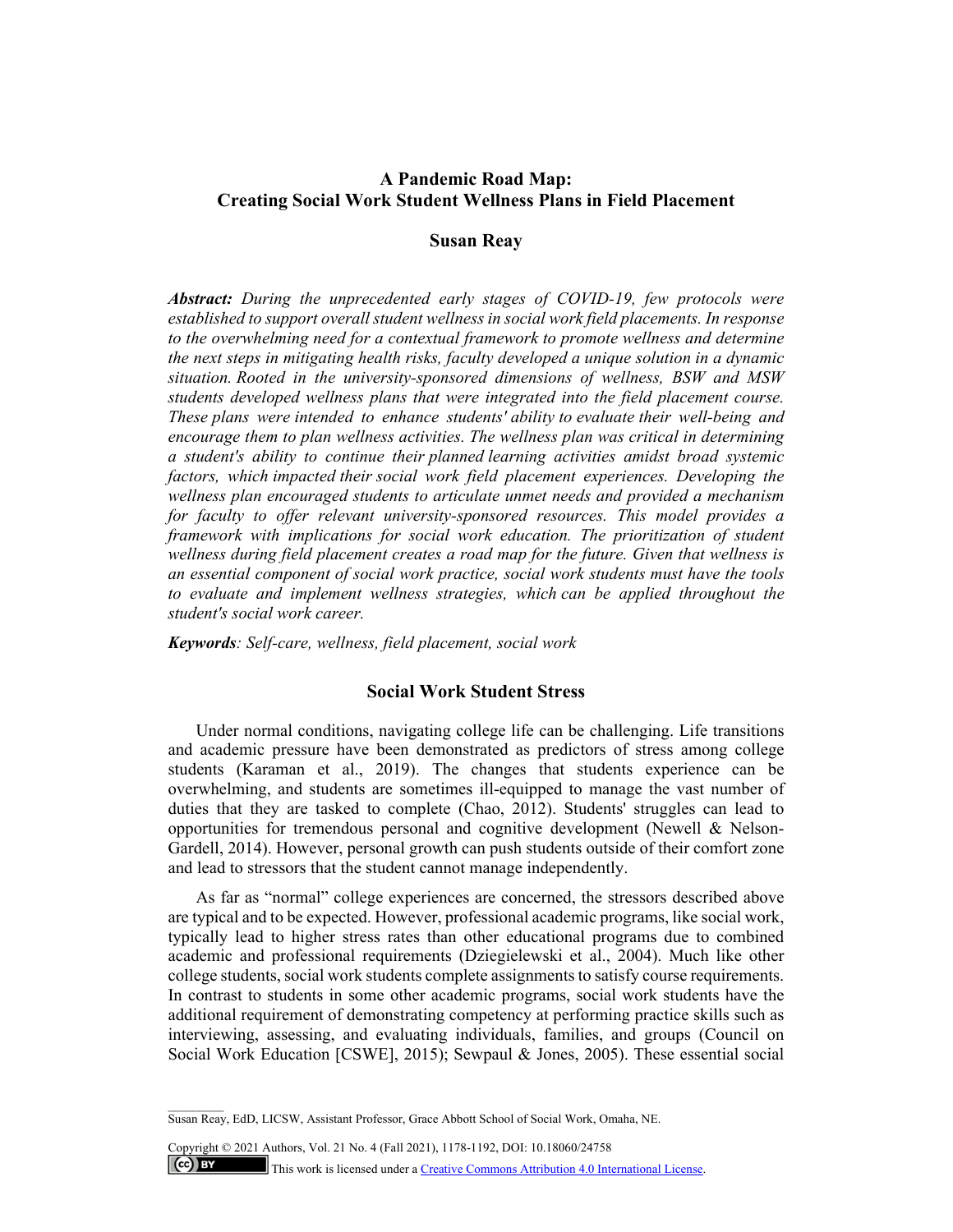work skills are nurtured in the curriculum and demonstrated through in vivo learning experiences in a field agency setting.

Seen as the critical linkage between classroom and practice, field placements are a social work programmatic requirement and are necessary to successfully transition into professional practice (Caspersen & Smeby, 2020; CSWE, 2015). Field placements provide students with exposure to professional work in the "real world" while getting academic support. The academic support provided to social work students during field placements includes faculty advising, educational supervision, and liaisons designed to observe, review, and guide the student's clinical decision-making skills (CSWE, 2015). As the signature pedagogy of social work education (CSWE, 2015), field education is essential to increasing each student's understanding of themselves and how to relate with client systems (Bogo, 2015). With academic support, students can better integrate classroom knowledge with what they are learning in the field placement (Bogo, 2015; Caspersen & Smeby, 2020; Royse et al., 1993). The experiential learning opportunities and academic support provided to students as part of the course are why many students and social work professionals view field placements as the most valuable and essential part of social work academic programming (Smith et al., 2015).

The importance of field placements in student learning is well-established. However, it is also seen as the most challenging aspect of social work education for students (Papadaki et al., 2012). Social work field placement has long been associated with increased anxiety and stress among students (Rompf et al., 1993). Most placements are not funded; therefore, many students maintain part-time or full-time employment while completing their field placement (Johnstone et al., 2016). Consequently, many students manage other commitments during field placements, such as additional classes and family obligations, while completing the required hours at the field agency. As a result, students have greater demands with limited time.

The experience of juggling life demands while in field placement is one component of social work student stress. However, students are also experiencing the demands of developing professional social work skills, such as learning how to navigate complex caseloads, work with challenging client situations, and manage high volumes of work (Hansung & Stoner, 2008). These professional social work skills require a level of emotional complexity that students may not have fully developed. Students may find it challenging to cope with mixed emotions such as feeling excited about the learning experience and feeling sadness when observing clients struggle with the challenges of life (Grossman et al., 2016; Newell & Nelson-Gardell, 2014). This emotional phenomenon may be new to students who are inexperienced in processing intense feelings. When ill-equipped to deal with intense reactions brought on by direct-care clinical work, secondary trauma symptoms and compassion fatigue may emerge. These symptoms could include chronic fatigue, sadness, emotional exhaustion, and detachment from the client system (Figley, 1993; Sabin-Ferrell & Tupin, 2003; Sansbury et al., 2015). Optimally, students should have support and a wellness plan during field placements to critically analyze any uncomfortable thoughts and feelings that may arise due to the field placement experience (Collins et al., 2010; Iacono, 2017; Johnstone et al., 2016).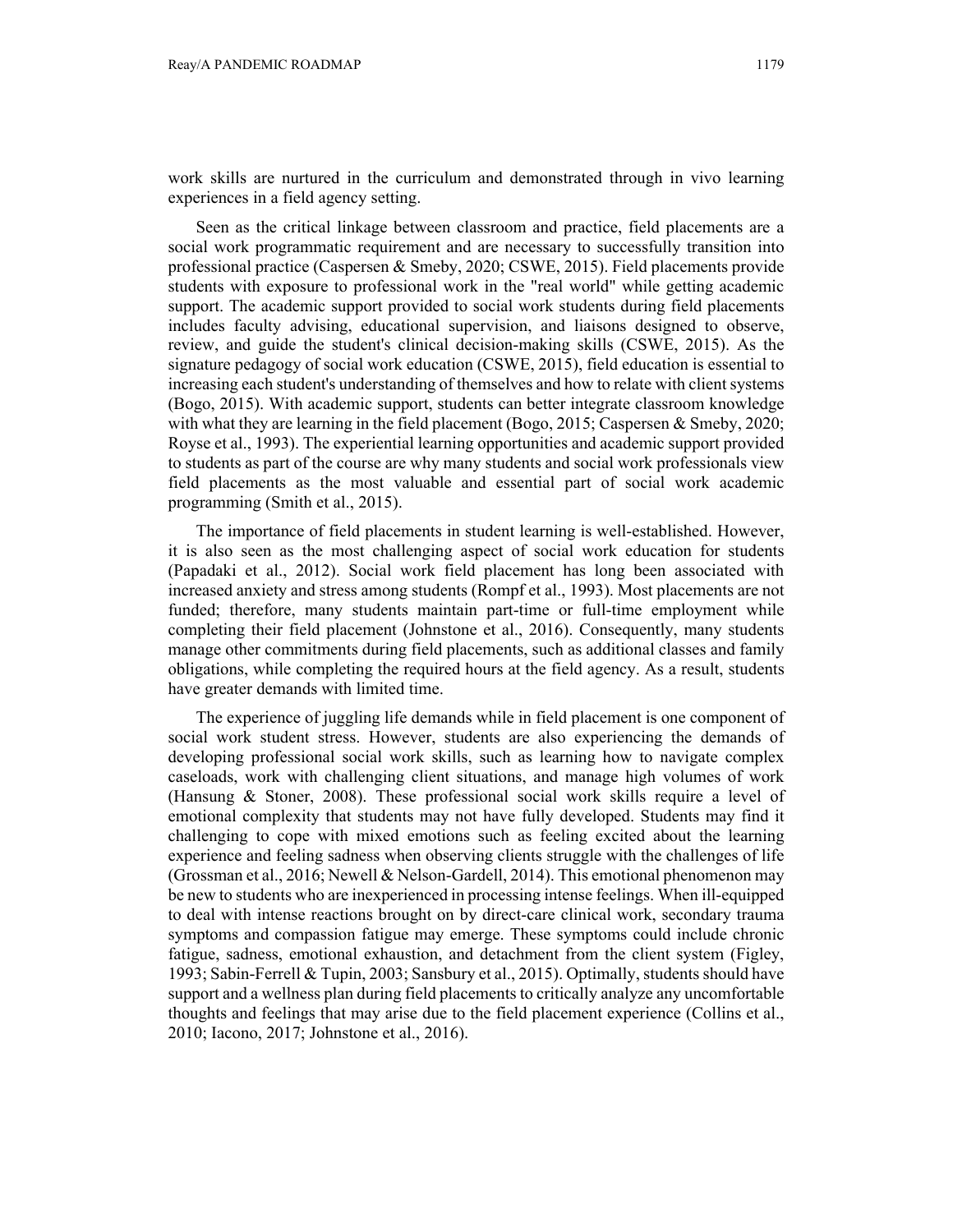### **Self-Care and Managing Stress**

Many organizations and universities point to self-care as the primary tool to manage stress, secondary trauma, and burnout in social work settings (Miller et al., 2018; Newcomb et al., 2017). Self-care is defined as taking steps to preserve and improve one's health, wellbeing, and happiness, especially during times of stress (Oxford English Dictionary, 2020). In stressful situations, self-care is a critical part of managing and coping with circumstances out of one's control (Diaconescu, 2015; Newell & Nelson-Gardell, 2014). For students, self-care, coupled with other academic and organizational supports such as the development of a wellness plan has proven to be an effective strategy for managing student stress (Cohen & Collens, 2013). Therefore, it is logical that self-care be an essential part of advising, teaching, and supporting students while completing a field placement. However, MSW programs do not consistently teach students how to effectively engage in self-care activities (Bloomquist et al., 2015). O'Neill and colleagues (2019) found that while 86% of surveyed social work students had a self-care plan, only 28% of those students engaged in daily self-care activities. When a wellness plan is developed and implemented, it may positively influence a student's ability to cope with stressors during field placement and promote self-care activities during future times of stress in their social work career (Collins et al., 2010; Griffiths et al., 2019).

#### **Stress During the COVID-19 Pandemic**

Stress for social work students in field placements has burdened students before the COVID-19 pandemic (Johnstone et al., 2016; Rompf et al., 1993). Naturally, during a time of global crisis, student stress increases immensely (Brooks et al., 2020). Students experienced increased levels of stress during the COVID-19 pandemic (American Psychiatric Association [APA], 2020). The substantial and unpredictable systemic factors that all Americans experienced due to COVID-19 were particularly impactful to students' social work field placement experiences due to the need for safe and alternative learning activities during the pandemic (CSWE, 2020).

In 2020, daily behavior in the United States was dramatically altered by the rapid emergence of the COVID-19 pandemic and subsequent state and federal safety measures. Individuals were forced to navigate sudden school closures, employment insecurity, financial concerns, and social behavior changes (Park et al., 2020). During the early months of the COVID-19 pandemic, many students were unable to work at their part-time or fulltime jobs, some of which were in the service industry, therefore losing income (Brooks et al., 2020). Reading and hearing about the severity of COVID-19, uncertainty about quarantine protocols, and changes to social and daily personal care routines were reported as stressful for many Americans (Park et al., 2020). Inadequate coping and adverse effects on mental health resulted in the Centers for Disease Control (CDC, 2020) emphasizing the need for individuals to manage stress and protect mental health during the pandemic.

 Due to COVID-19, the majority of universities in the U.S. rapidly shifted to webbased distance learning midway through the spring 2020 semester. University students were significantly affected by fears of infection, work and learning changes, lack of access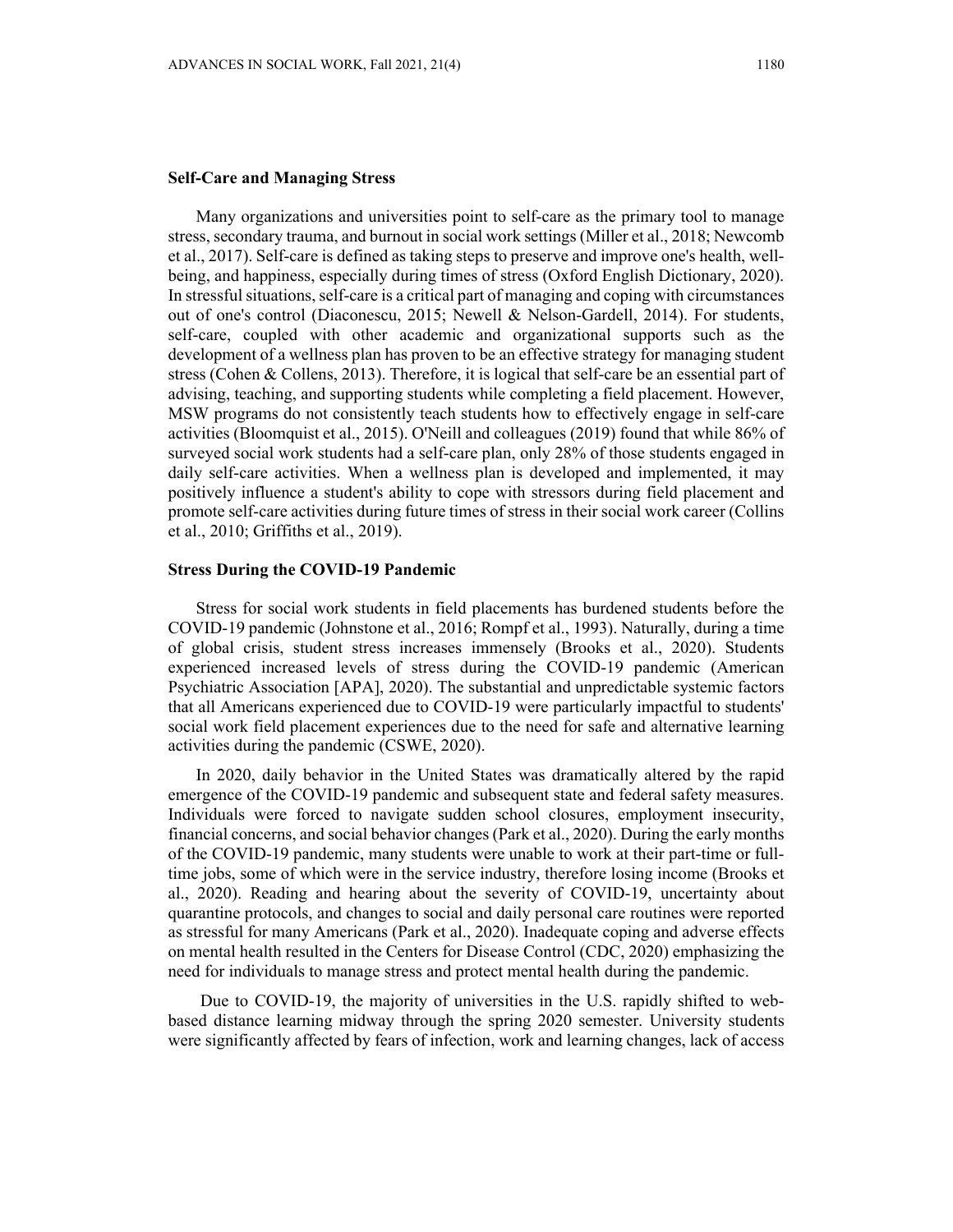to reliable information and resources, and interruptions in daily routines (Brooks et al., 2020). Like all students, social work students were impacted by the disruptions in their learning. However, they also experienced adjustments in their field placements because of changes with the agencies in which they were placed. Community agencies were grappling with implementing safety measures to meet the ever-evolving COVID-19 precautionary requirements. A ripple down effect occurred that influenced students in field placements. Some field placements were terminated when the agencies struggled to identify solutions to maintain service delivery while ensuring client safety. As a result, many students were unable to complete the field placement course.

# **Project Framework**

During the pandemic, many contextual factors influenced Bachelor and Master of social work students' wellness during field placement. Environment and health information, regulations, and policies were subject to constant revisions during this tumultuous time. Many variables were continually changing at the local, state, and federal levels regarding well-being guidance and safety precautions. Large systems such as the Council on Social Work Education (CSWE), the Centers for Disease Control, the state department of health, and the university provided updates routinely to procedures based on the most up-to-date health information. Grounded by available information across these systems, field education faculty communicated with field agencies about policies that impacted student participation in social work field placements.

In this project, the field faculty worked closely with the field agencies to communicate about changes due to COVID-19. Each placement had varying levels of risk in exposing students to COVID-19 because each one was unique in the population served, location, and number of employees (CSWE, 2020). Based on the information gleaned from the communication with the field agencies, faculty worked with students in developing individualized wellness plans based on relevant systemic and individual factors. While discussing wellness with students was not new, a more formalized approach was created because of the pandemic.

After developing the student wellness plan, collaborative decisions that involved the student, field placement, and faculty were made about adjustments to social work field placement experiences. Changes to field placement learning activities were typical as a result of this evaluative process. In some instances, adjustments to learning activities included video conferencing or phone calls instead of in-person client activities. When neither in-person nor virtual client contact was possible, alternative learning activities were provided. In other cases, the student's social work field placement was postponed by one or two semesters.

The wellness plan was integrated into the student's field placement goals. The goals were evaluated regularly throughout the field placement experience through communication with the student and the field agency supervisors. Adjustments to the goals were made as needed in conjunction with the student's academic and supervisory support.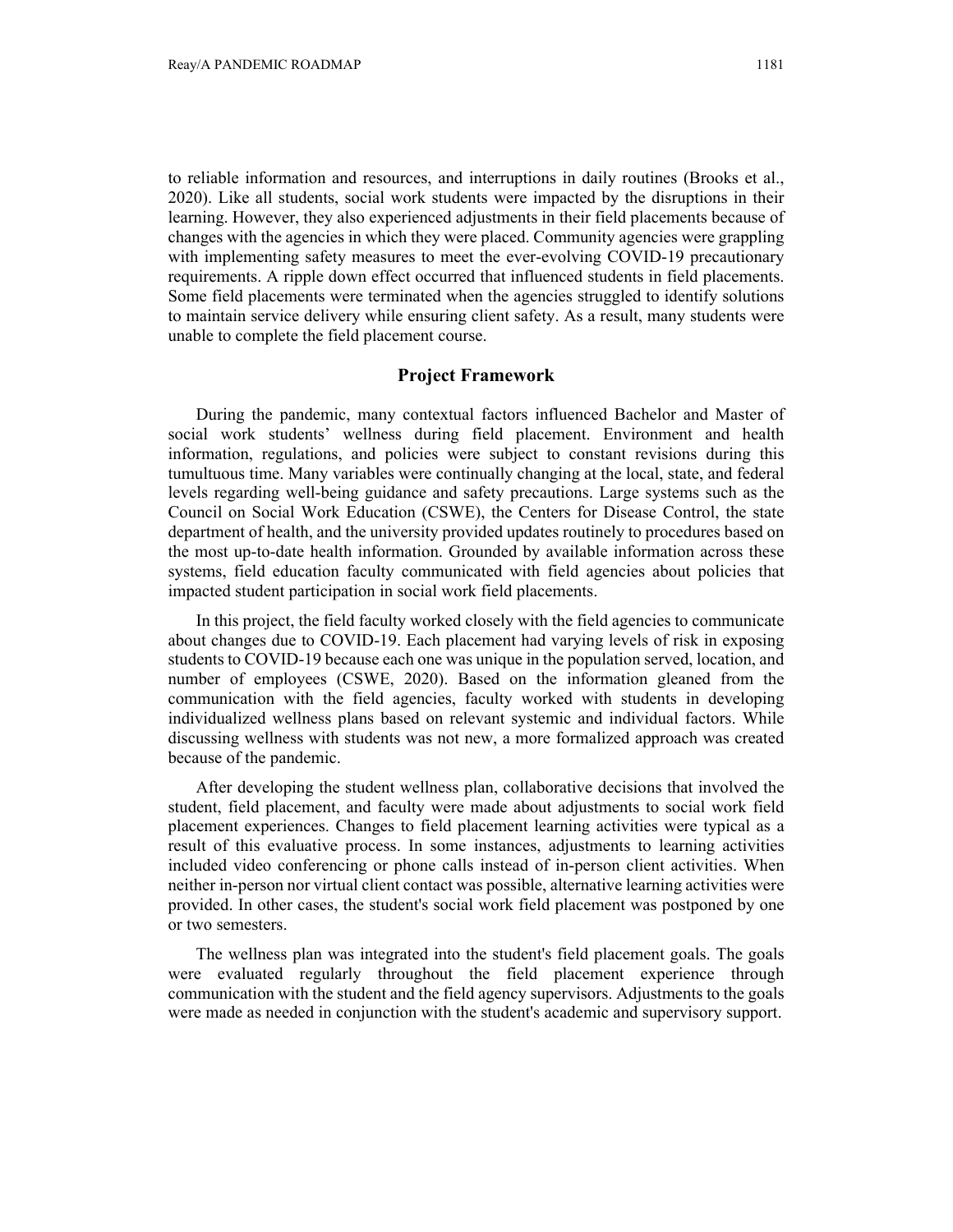## **Project Description**

The Grace Abbott School of Social Work responded to social work field placement changes and increased academic stressors triggered by the COVID-19 pandemic by assisting students in creating individualized wellness plans. Each plan was developed within the context of broader systemic factors that influenced students' ability to complete learning objectives for their field placement. Student wellness plans were developed based on university-sponsored wellness indicators. The plans were connected to CSWE competencies and the NASW Code of Ethics (CSWE, 2015; NASW, 2017). The student wellness plans served as a guide to assist students, field supervisors, field agencies, and field faculty in shared decision-making regarding adjustments to field placement activities that would align with CSWE social work competencies amidst the pandemic.

## **State Laws and Regulations**

Many contextual factors influenced the development of the student's wellness plan. These factors included "stay-at-home" directives, which many state and local governments enacted at the onset of the COVID-19 pandemic. These orders primarily urged citizens to stay home as much as possible. By April 2020, 45 of 50 states had either state-wide or local stay-at-home orders in place (Mervosh et al., 2020). Some students were completing the field course in different states, which required field faculty to assist students in determining the orders that were relevant in each state. Complicating the process, at the time, there was not a stay-at-home order issued in the state in which the Grace Abbott School of Social Work is located (Nebraska Department of Health and Human Services, 2020). The lack of a stay-at-home order made in-person social work field placements possible but not necessarily safe for students. With no official state-mandated stay-at-home order, field faculty relied on local and state health officials' policies, university leadership, and CSWE to drive decision-making.

#### **State Social Work Licensing**

MSW students were particularly impacted by contextual factors associated with the COVID-19 pandemic due to state social work licensing regulations. Nebraska, the state in which the Grace Abbott School of Social Work is located, requires that MSW graduates seeking provisional mental health licensure complete 300 direct, virtual or in-person, faceto-face client hours in social work field placement before graduation from a CSWEaccredited MSW program. This further complicated field placement accommodations amidst the COVID-19 pandemic for students seeking provisional mental health licensure. The state's public health licensing department did not issue a COVID-19 executive order, reducing the 300-hour requirement (Nebraska Department of Health and Human Services, 2020). Although unsuccessful, university field faculty advocated for the state to issue an executive order to reduce the 300-hour requirement because, in some situations, it was not safe or possible for students to interact face-to-face with client systems. A reduction in the state's statutory 300-hour requirement would have been more compatible with the CSWE policy indicating that completion of 85% of the required social work field placement hours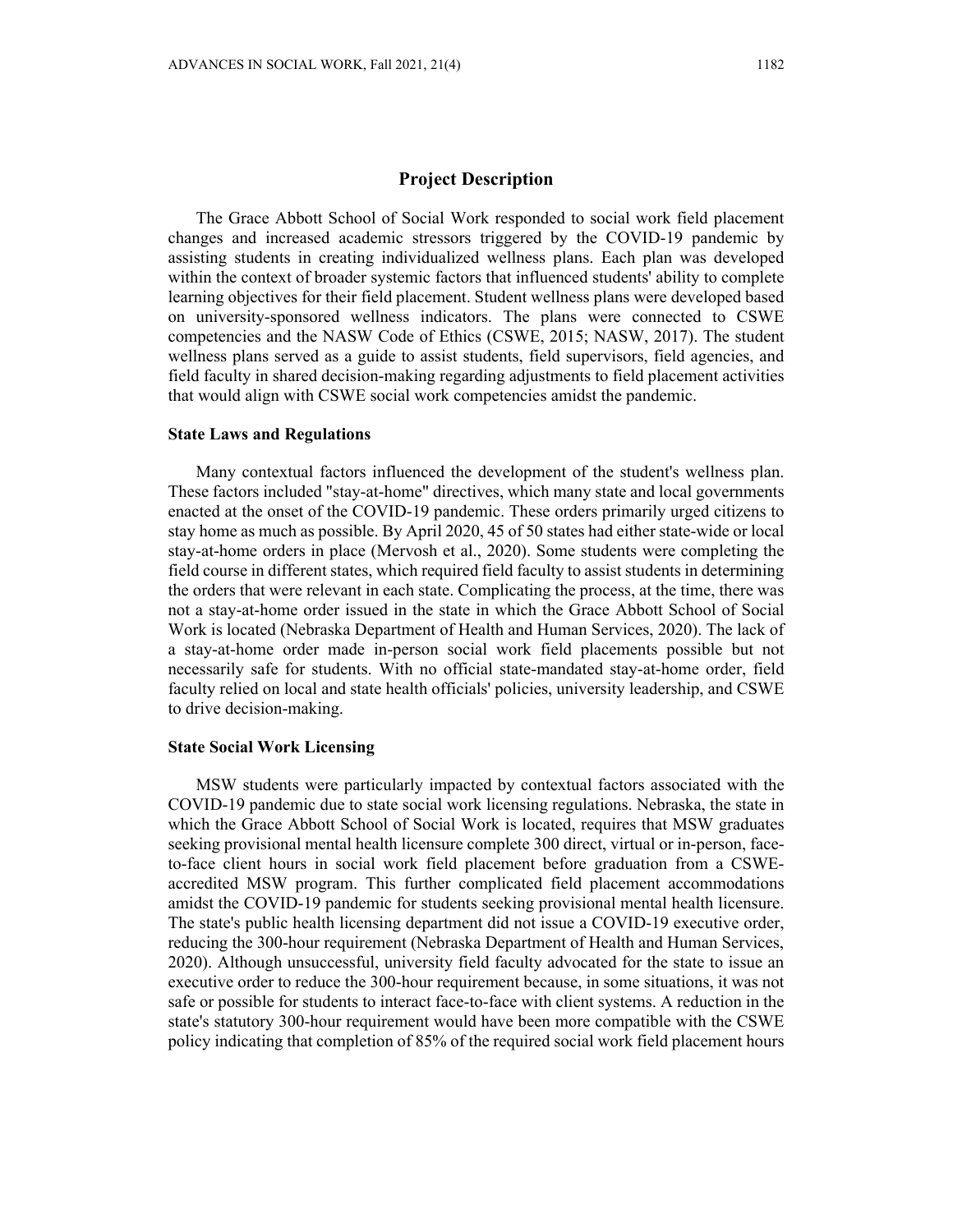at a satisfactory level could be considered sufficient in meeting social work field placement requirements during the COVID-19 pandemic (CSWE, 2020).

The state's required 300 hours of direct face-to-face client contact, accompanied by a lack of a state-mandated stay-at-home order, led to additional stressors for MSW students planning to graduate the semester of the COVID-19 pandemic outbreak. Students were faced with a decision to either postpone graduation or risk the health of themselves and others. The Grace Abbott School of Social Work prohibited all in-person interactions between students and clients in social work field placements for 30 days following the initial COVID-19 pandemic outbreak. Upon expiration of the policy, field faculty assisted students in evaluating their wellness plans and procedures to mitigate risks in social work field placement. If deemed appropriate, students were permitted to resume face-to-face inperson client interactions in social work field placements.

#### **Placement and Student Factors**

Evaluating students' safety to continue in field placement during the COVID-19 pandemic was a collaborative process between the students, their field supervisors, the field agency, and field faculty. Virtual meetings occurred with field agency directors and field supervisors to evaluate health and safety risks. It was essential to assess the risk that each student *brings* to the field placement and the risk that each student *assumes* from the field placement. In turn, this process assisted in the student's evaluation of their overall physical wellness, and it informed decisions about the overall field placement experience. For example, a student employed at a daycare that does not practice pandemic-related preventative health and safety measures may bring risk to a field placement that provides services to elderly patients with comorbid health conditions. Conversely, a student with lung disease may assume risk in a field placement that provides services to clients in a homeless shelter. This evaluative process was completed conjointly with the student, field supervisor, the field agency, and field faculty. Other health professionals, such as physicians and mental health therapists, were part of the wellness evaluation as needed.

Communication among field placement agencies, students, and field faculty focused on preventative health measures and student wellness. Determining the next steps in meeting the course learning objectives involved assessing the agency's capability of providing a safe and quality educational experience given the broader systemic contextual factors. Any changes to the students' learning goals caused by the pandemic were evaluated on a case-by-case basis, considering levels of COVID-19 risk and the required safety measures to mitigate any risks. Changes in the student's expected learning activities were incorporated into the student's wellness plan and the student's field placement learning goals.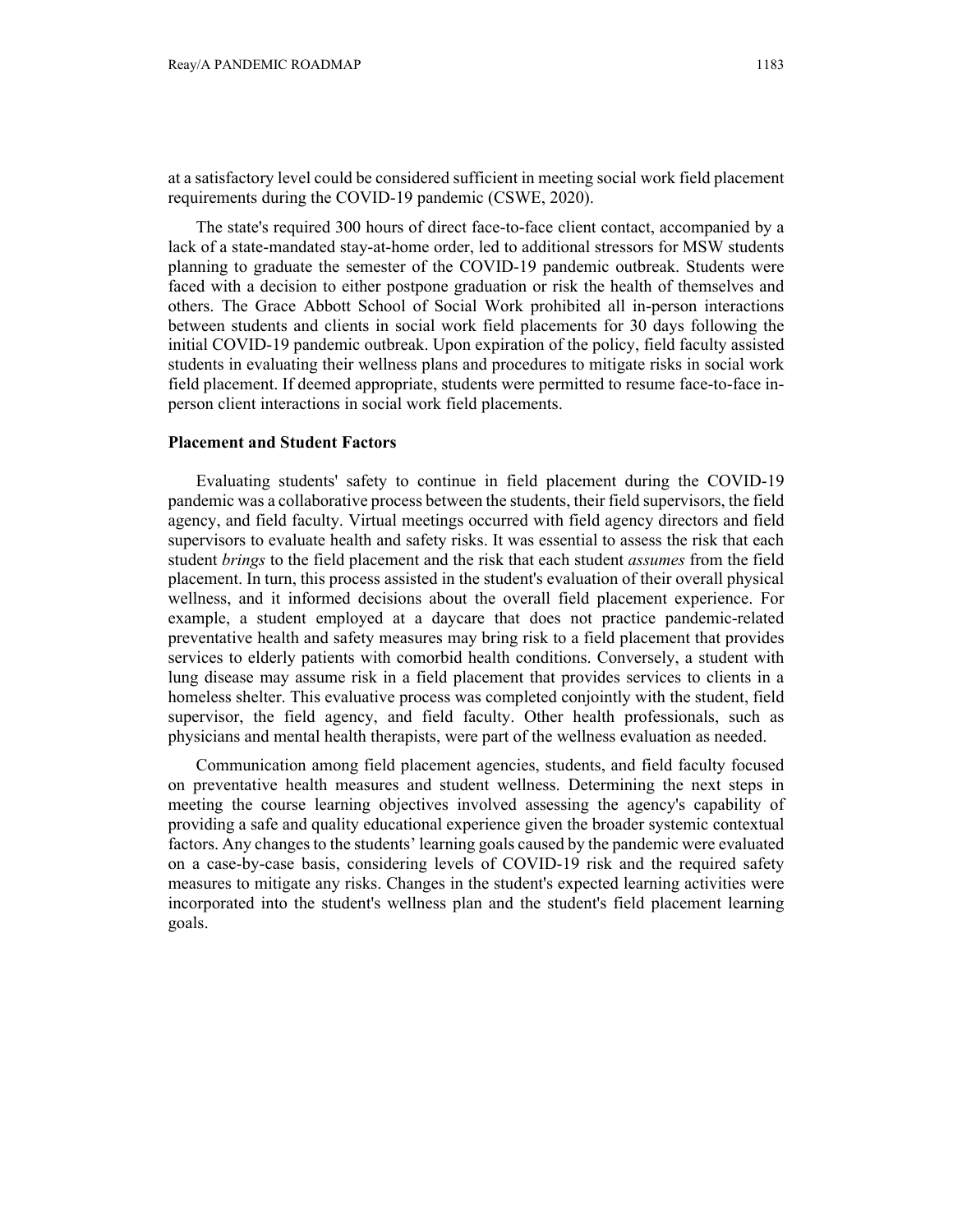| <b>Wellness</b>                                                                        | <b>Resources Provided</b>                                                                                                                                                                                                                                     |                                                                                                                                                                                                                                                                                                                  |  |  |
|----------------------------------------------------------------------------------------|---------------------------------------------------------------------------------------------------------------------------------------------------------------------------------------------------------------------------------------------------------------|------------------------------------------------------------------------------------------------------------------------------------------------------------------------------------------------------------------------------------------------------------------------------------------------------------------|--|--|
| Indicator                                                                              | <b>Pre-existing resource</b>                                                                                                                                                                                                                                  | <b>Added during the pandemic</b>                                                                                                                                                                                                                                                                                 |  |  |
| Physical<br>Health                                                                     | University primary healthcare<br>$\bullet$<br>clinic<br>Medical withdrawal from field<br>$\bullet$<br>placement courses for students<br>with underlying health conditions<br>Food pantry providing food,<br>$\bullet$<br>hygiene, & personal care<br>products | State & university developed apps to monitor<br>the health & provide COVID-19 resources $\&$<br>testing                                                                                                                                                                                                          |  |  |
| Emotional<br>Health                                                                    |                                                                                                                                                                                                                                                               | • University mental health clinic with a virtual<br>walk-in individual therapy session<br>University-sponsored virtual support groups<br>$\bullet$<br>• University-sponsored virtual Alcoholics<br>Anonymous (AA) & substance abuse<br>meetings<br>• Virtual "Connection" group hosted by social<br>work faculty |  |  |
| Environmental<br>Health                                                                | $\bullet$ Homeless outreach & support                                                                                                                                                                                                                         | Housing support when university housing<br>$\bullet$<br>was closed<br>Wifi hot spot devices<br>$\bullet$<br>Laptops<br>$\bullet$<br>"De-Stress" gift baskets from the university<br>$\bullet$                                                                                                                    |  |  |
| Financial<br>Health                                                                    | Hardship scholarships provided<br>$\bullet$<br>by the social work department<br>Homeless support<br>$\bullet$                                                                                                                                                 | CARES Act emergency financial aid grants<br>$\bullet$<br>Free financial literacy courses<br>$\bullet$                                                                                                                                                                                                            |  |  |
| Intellectual<br>Health                                                                 | Assignment extensions<br>$\bullet$<br>Some courses provide pass/fail<br>$\bullet$<br>Virtual writing, language, &<br>$\bullet$<br>library support                                                                                                             | Modification of course materials<br>$\bullet$<br>Free three-month virtual language learning<br>through Rosetta Stone<br>Alternative field placement learning activities<br>$\bullet$<br>in lieu of restricted in-person contact hours<br>Courses moved to a virtual format                                       |  |  |
| Occupational<br>Health                                                                 |                                                                                                                                                                                                                                                               | Remote work for student workers<br>$\bullet$<br>Adjusted field placement hours to<br>accommodate changing work schedules<br>Support for military personnel & veterans<br>$\bullet$<br>regarding changes in benefits & online<br>tuition waivers                                                                  |  |  |
| Social Health                                                                          | Zoom accounts provided by the<br>$\bullet$<br>university to connect with friends<br>& family                                                                                                                                                                  | Virtual "hangouts" with social work faculty<br>$\bullet$<br>Competitive e-sports, virtual bingo<br>$\bullet$                                                                                                                                                                                                     |  |  |
| Spiritual<br>Health                                                                    | Connection to social work<br>$\bullet$<br>partnered religious organizations<br>in the community                                                                                                                                                               | Connection to religious studies student<br>$\bullet$<br>association virtual experiences                                                                                                                                                                                                                          |  |  |
| Note. Adapted from the University of University of Nebraska at Omaha's wellness model. |                                                                                                                                                                                                                                                               |                                                                                                                                                                                                                                                                                                                  |  |  |

Table 1. *Student Indicators of Wellness and Associated COVID-19 Resources*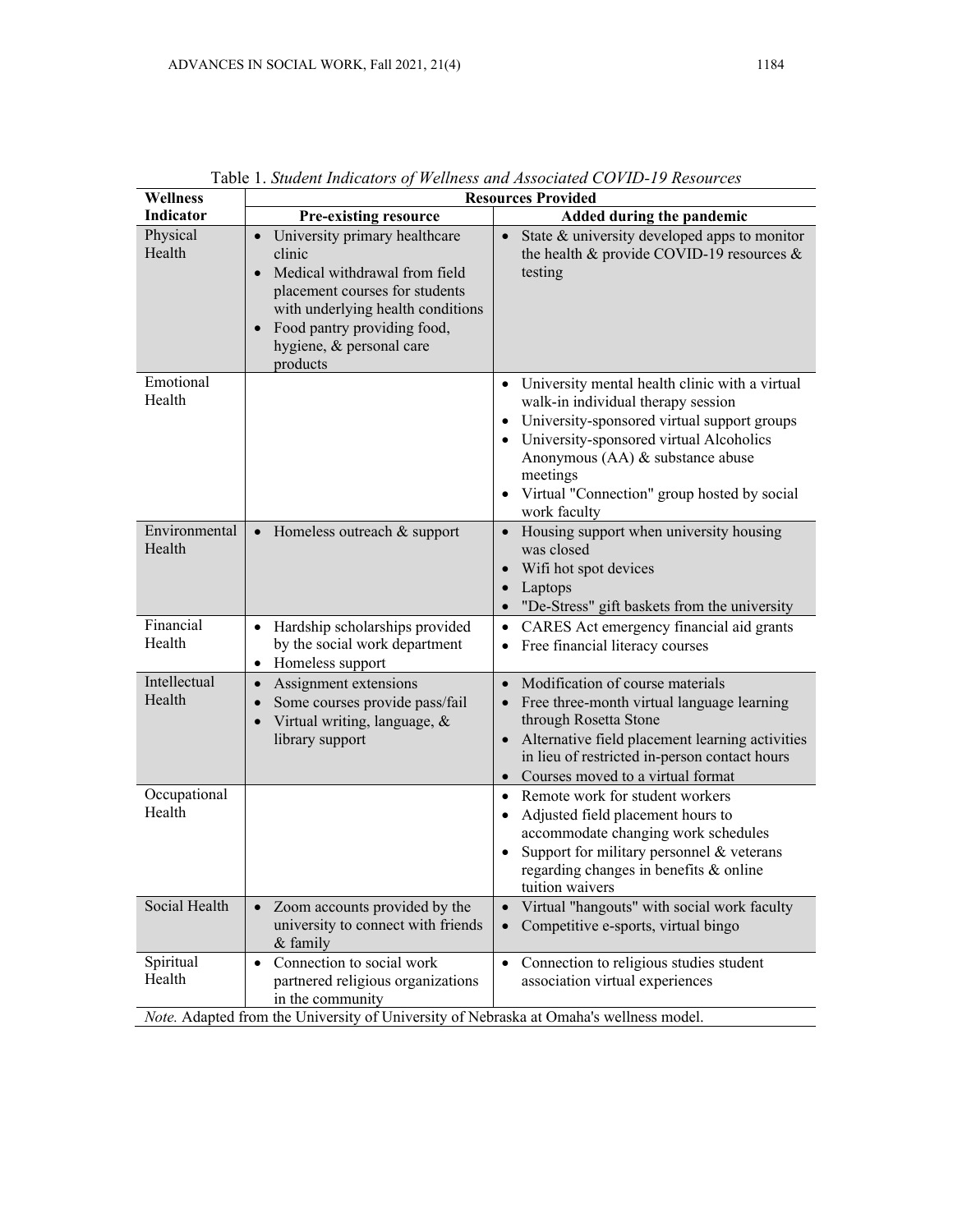### **Student Wellness Plans**

During the COVID-19 pandemic outbreak, field faculty communicated with each student in field courses to help them evaluate their overall well-being in light of the COVID-19 pandemic, assess for necessary academic or additional support, and make joint determinations with the student and field supervisor about the continuation or modification of learning activities. This communication occurred over Zoom, by phone, or through email. The number and type of contacts with each student to communicate about wellness depended on the student's desire and needs. If the student identified an unmet wellness need during the communication with faculty, university-sponsored support and resources were provided. Faculty followed the outline of the university-sponsored dimensions of wellness as specified in Table 1 to review wellness activities and needs within each dimension.

The University of Nebraska at Omaha recognizes eight indicators of wellness to help students evaluate their wellness needs. These wellness indicators are the physical, emotional, environmental, financial, intellectual, occupational, social, and spiritual aspects of a student's life (University of Nebraska at Omaha [UNO], 2020). The wellness indicators support the whole student and create a complete picture of student wellness within the COVID-19 pandemic environment (UNO, 2020).

In the development of the wellness plan, students were asked to evaluate their status within each domain. Faculty worked with the student to identify informal and formal supports for each area of identified need. For example, a student with underlying health conditions may receive the support aligned with the university-sponsored wellness domains of "physical health" and "intellectual." In this scenario, a student may be offered an opportunity to withdraw from their social work field placement for health reasons.

In some cases, students were provided modified course materials, assignment extensions, or alternative learning activities in their social work field placements. Studentworkers were allowed to work remotely, and social work faculty held virtual "connection" groups to bring students together. Hardship scholarships were made available for students who were suddenly unemployed. Additionally, all university students were eligible to receive a "de-stress" gift basket delivered to their homes.

All university students were encouraged to use the university primary healthcare clinic for COVID-19 testing and were provided information on how to access the campus food pantry. Housing assistance was provided to students who moved out of student housing, and eligible students received emergency financial aid grants. Laptops and wi-fi hotspot devices were provided to students in need, as well as other technical support. Universitysponsored resources were provided to fit each student's individual needs during the time of the COVID-19 pandemic.

In late March 2020, the faculty began advising students seeking field placements in the upcoming summer and fall semesters. During the regularly scheduled field advising meetings that occurred over Zoom, the faculty and each student engaged in discussions about evaluating the student's overall health and well-being amidst risks related to the COVID-19 pandemic. The discussions were anchored in the university-sponsored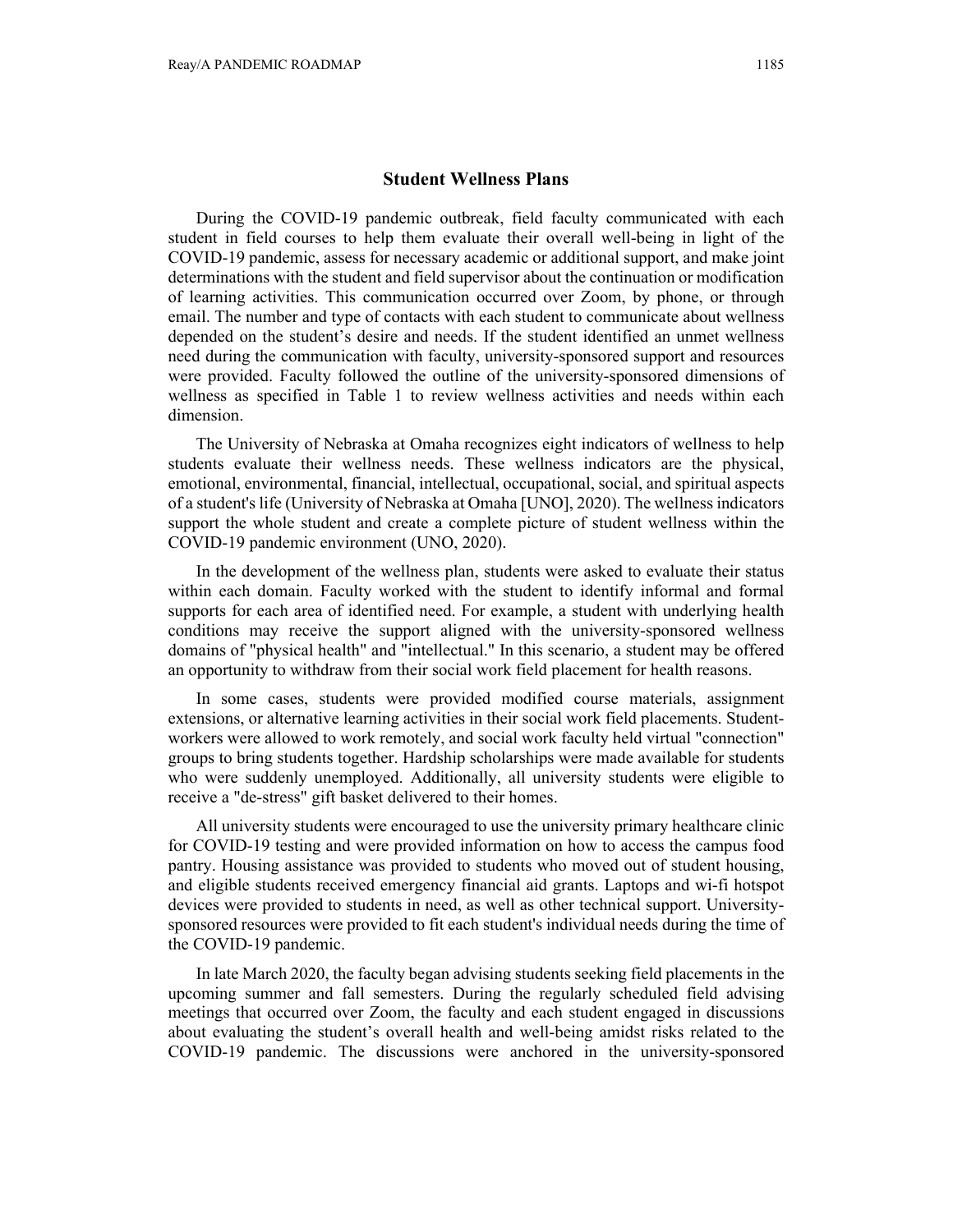dimensions of wellness as shown in Table 1. The eight dimensions were used as a checklist to provide structure to the conversations and to encourage the student to observe the entire picture of wellness as articulated in each section. Since students were not yet placed in field, this process was proactive, with the dimensions of wellness being used as a framework to obtain a complete picture of the student's needs before entering field placement.

|                                                                                                      | Assignments &<br><b>Experiences/Projects</b> |               |                                     |  |
|------------------------------------------------------------------------------------------------------|----------------------------------------------|---------------|-------------------------------------|--|
|                                                                                                      | <b>Specific to Your</b>                      | <b>Target</b> |                                     |  |
| <b>General Field Tasks</b>                                                                           | Agency                                       | Date          | <b>Progress/Status Date</b>         |  |
| Examine & apply the NASW                                                                             | Based on the evaluation                      |               | The student $\&$ the                |  |
| Code of Ethics to the                                                                                | of wellness completed in                     |               | supervisor reviewed the             |  |
| practicum setting.                                                                                   | advising, the student                        |               | plan weekly in                      |  |
|                                                                                                      | articulated assignments                      |               | supervision.                        |  |
|                                                                                                      | in this column.                              |               | Adjustments were made<br>as needed. |  |
| Handle stress effectively by                                                                         |                                              |               |                                     |  |
| using supportive appropriate                                                                         |                                              |               |                                     |  |
| self-care & developing                                                                               |                                              |               |                                     |  |
| supportive relationships with                                                                        |                                              |               |                                     |  |
| colleagues, peers, & others.                                                                         |                                              |               |                                     |  |
| Discuss with supervisor                                                                              |                                              |               |                                     |  |
| personal issues/obstacles that                                                                       |                                              |               |                                     |  |
| impact the student's agency                                                                          |                                              |               |                                     |  |
| performance.                                                                                         |                                              |               |                                     |  |
| Exhibit knowledge of how                                                                             |                                              |               |                                     |  |
| one's values, attitudes,                                                                             |                                              |               |                                     |  |
| beliefs, emotions & past                                                                             |                                              |               |                                     |  |
| experiences affect thinking,                                                                         |                                              |               |                                     |  |
| behavior, & relationships.                                                                           |                                              |               |                                     |  |
| Show willingness to receive                                                                          |                                              |               |                                     |  |
| & accept feedback &                                                                                  |                                              |               |                                     |  |
| supervision in a positive                                                                            |                                              |               |                                     |  |
| manner, as well as use such                                                                          |                                              |               |                                     |  |
| feedback to enhance                                                                                  |                                              |               |                                     |  |
| professional judgment.                                                                               |                                              |               |                                     |  |
| <i>Note:</i> This is one of seven goals for BSW & MSW foundation students $\&$ one of nine goals for |                                              |               |                                     |  |
| MSW advanced students. Reprinted from University of Nebraska at Omaha (2020).                        |                                              |               |                                     |  |

Table 2. *Learning Plan Goal: Professional Conduct, Values, and Ethics*

The wellness goals that the students developed as part of the advising process were integrated into their field learning plan, which is linked to the CSWE Educational Policy and Accreditation Standards (EPAS; CSWE, 2015). As demonstrated in Table 2, the wellness activities identified as part of the advising process were integrated by the student into their field learning plan under the goal that aligned with the EPAS competency of "professional conduct, values, and ethics." This goal is one of seven learning plan goals for BSW and MSW foundation students and one of nine goals for MSW advanced students.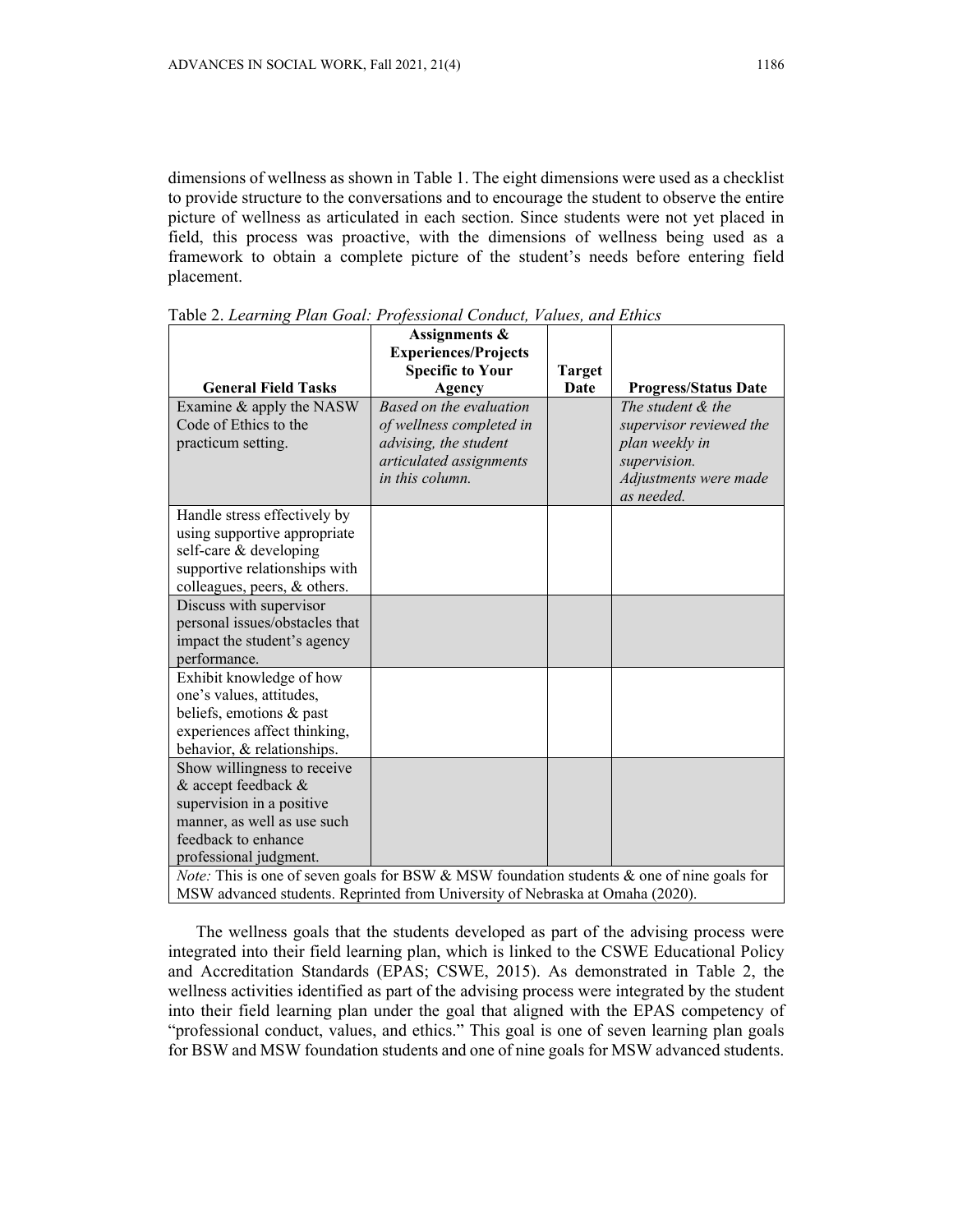Students were graded on the completion of these student-identified goals by the field supervisor and faculty. Field supervisors and faculty graded BSW and MSW students who completed wellness plans in the spring, summer, and fall semesters of 2020. Aggregate data from the student assessments of learning in field placement indicate that the students who completed wellness plans exceeded expectations on this goal. Additionally, after completion of the field placement, students self-assessed their performance using the same grading tool used by the field supervisors and faculty. Similar to the ratings provided by supervisors and faculty, the average rating for students was above average.

## **Case Study**

The following case studies provide examples of the wellness planning project.

### *Case Study 1: Elena, Virtual Field Placement*

Elena was a Bachelor of Social Work (BSW) student seeking advisement. She was requesting information and support to identify agency field placement options in the upcoming semester. Elena was interested in working with older adults. She desired to be placed in a nursing home or an assisted living facility to hone her skills in working directly with individuals and groups. As part of the advising process, the faculty inquired as to her wellness in each domain of the universitysponsored dimensions of wellness. Through consultation concerning the physical and occupational health wellness domains, Elena reported working at a daycare. At the daycare, she was exposed to up to 60 children and ten adults on any given shift. The daycare had minimal COVID safety precautions. Elena was advised of COVID-19 safety precautions. The field placement faculty arranged a virtual consultation meeting with a field placement supervisor at a nursing home. Through consultation, Elena determined that she might be best suited for virtual field placement experiences with the nursing home that would limit cross-exposure to COVID. Elena's wellness plan included COVID education, testing, and adjustments to field placement expectations to include virtual learning experiences.

## *Case Study 2: Jose, Policy Placement*

Jose was seeking advisement for an upcoming Master of Social Work (MSW) field placement. Jose was interested in a field placement focusing on social work policy and advocacy for minority groups. Through the advising process, Jose was informed of the university-sponsored dimensions of wellness. Jose reflected on his needs and overall health. He reported that he lived in a homeless shelter and did not have a laptop or wi-fi capabilities. Before COVID-19, he was completing his homework at the university library which was now closed. The development of his wellness plan centered on financial, environmental, and physical health domains. Jose was linked to resources through the university to provide a laptop and wi-fi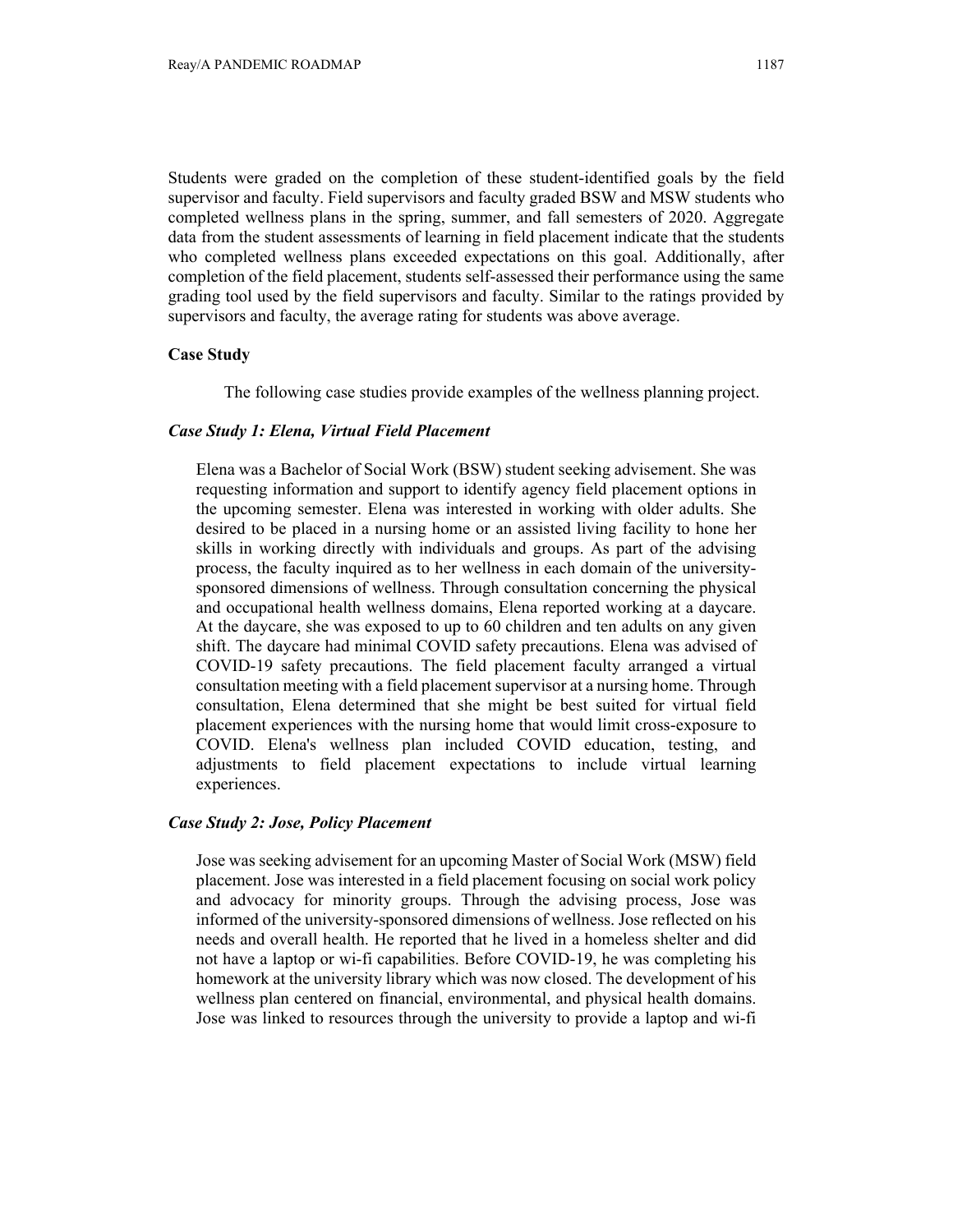capability. Additionally, he was referred for housing services. Jose was placed in field at a public policy center and his wellness plan was monitored regularly.

## *Case Study 3: Alex, Challenging Living Environment*

Alex was midway through his BSW field placement course. Alex lived in an apartment with several roommates who did not institute any safety precautions for COVID-19. Gatherings frequently occurred at Alex's apartment with more than ten people. Alex was struggling with completing his coursework on time, and his grades were low. Alex's wellness plan focused on the university-sponsored wellness dimensions' physical, social, and intellectual health domains. Through the advising process, Alex was educated about COVID-19 health precautions. As a result, he restricted the number of people allowed in his home to reduce his potential exposure. Additionally, he was engaged in virtual student social activities and provided academic support to improve his grades. Alex integrated activities within these domains in this wellness plan. The activities were reviewed by the field supervisor and field faculty regularly throughout the remainder of his field experience.

# **Implications for Practice**

The model described in this article was developed in a time of tremendous stress for students and field faculty across the country. During the early months of the COVID-19 pandemic, field faculty were responding to the ever-evolving health policies and regulations that impacted student experiences. Outside of the parameters provided early in the pandemic by CSWE, there was no road map for the field placement process due to the unprecedented nature of COVID-19. The wellness model allowed faculty to listen and learn about student needs so that university-sponsored resources that aligned with wellness indicators could be provided. Interestingly, the pandemic provided an opportunity to educate students about stress management and directed decision-making for the next steps in the field placement. This process promoted student wellness and self-care strategies that were evaluated throughout the student's field placement. By creating a mindset of reflection on self-care behaviors, faculty may increase the likelihood that self-care strategies would be used during times of stress in the student's life (Newcomb et al., 2017). Instituting wellness plans was unique to the early months of the pandemic, but it has broader implications for how we work with students moving forward. Wellness plans that are consistently integrated into the overall field placement advising process and evaluated on an ongoing basis can increase student learning about health promotion and maintenance which students can use throughout their social work career (Iacono, 2017; Mack, 2020).

## **Conclusion**

Supporting students in a social work field placement during the COVID-19 pandemic involved communication between several large systems, including CSWE, state public health officials, and university leadership. Based on the most up-to-date information from large systems, university field faculty supported students in developing individualized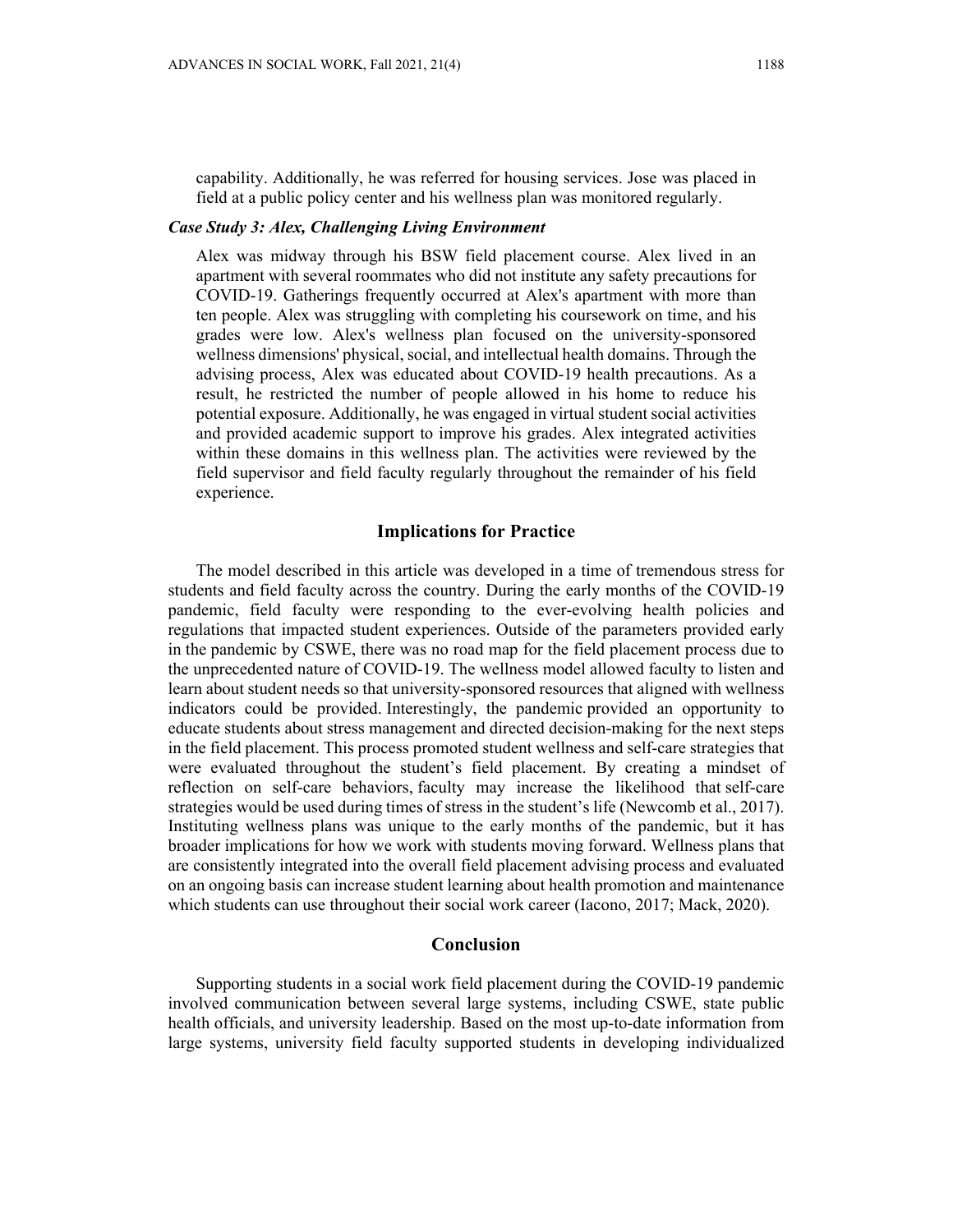student wellness plans based on university-identified dimensions of wellness. Communication between systems was essential to supporting students amidst so many challenges in the broader contextual framework. The faculty offered a wide range of resources that aligned with the university-sponsored dimensions of wellness. Discussions with students about wellness addressed concerns, alleviated stress, and identified challenges for students who were feeling overwhelmed by the enormity of managing their lives, courses, field placement obligations, and the pandemic. By calming students' worries and clarifying expectations for safety precautions in the field, the faculty created an opportunity to increase the likelihood of success in field placement. Once information about the student's wellness was discerned, informed decisions could be made to meet the student's needs. More research is needed in this area. For instance, experimental research design measuring student performance and perceived wellness may further explore this essential area of social work practice. This study can serve as a foundation for these future studies.

The intense and stressful nature of the COVID-19 pandemic created an opportunity for faculty to evaluate ways to integrate a formalized process of addressing student wellness needs during field placements during the pandemic and moving forward. This process provided the roadmap for faculty to pilot the wellness model described in this article, anchored in a structured dimensions of wellness framework. Starting with advising before the student's placement in field settings, a formalized process of evaluating wellness provided an opportunity for growth and self-reflection. The student's wellness evaluation flowed into a concrete, written plan that was reviewed as a component of their field placement learning goals.

Outcomes indicate that the integration of the wellness plans effectively met the needs of the students, as demonstrated by above-average student self-evaluation scores on the professional conduct, values, and ethics goal of the learning plan and above-average student grades as assessed by supervisors and faculty. The model described here has significant implications for the prioritization of wellness as a systematic component of the field education experience. This method of reflection and planning can assist students with stress management in their future academic courses and throughout their social work careers.

#### **References**

- American Psychiatric Association. (2020). *Stress in America: Stress in the time of COVID-19*. https://www.cmhnetwork.org/wp-content/uploads/2020/07/stress-inamerica-covid.pdf
- Bloomquist, K., Wood, L., Friedmeyer-Trainor, K., & Kim, H. (2015). Self-care and professional quality of life: Predictive factors among MSW practitioners. *Advances in Social Work, 16*(2), 292-311. https://doi.org/10.18060/18760
- Bogo, M. (2015). Field education for clinical social work practice: Best practices and contemporary challenges. *Clinical Social Work Journal, 43*, 317-324. https://doi.org/10.1007/s10615-015-0526-5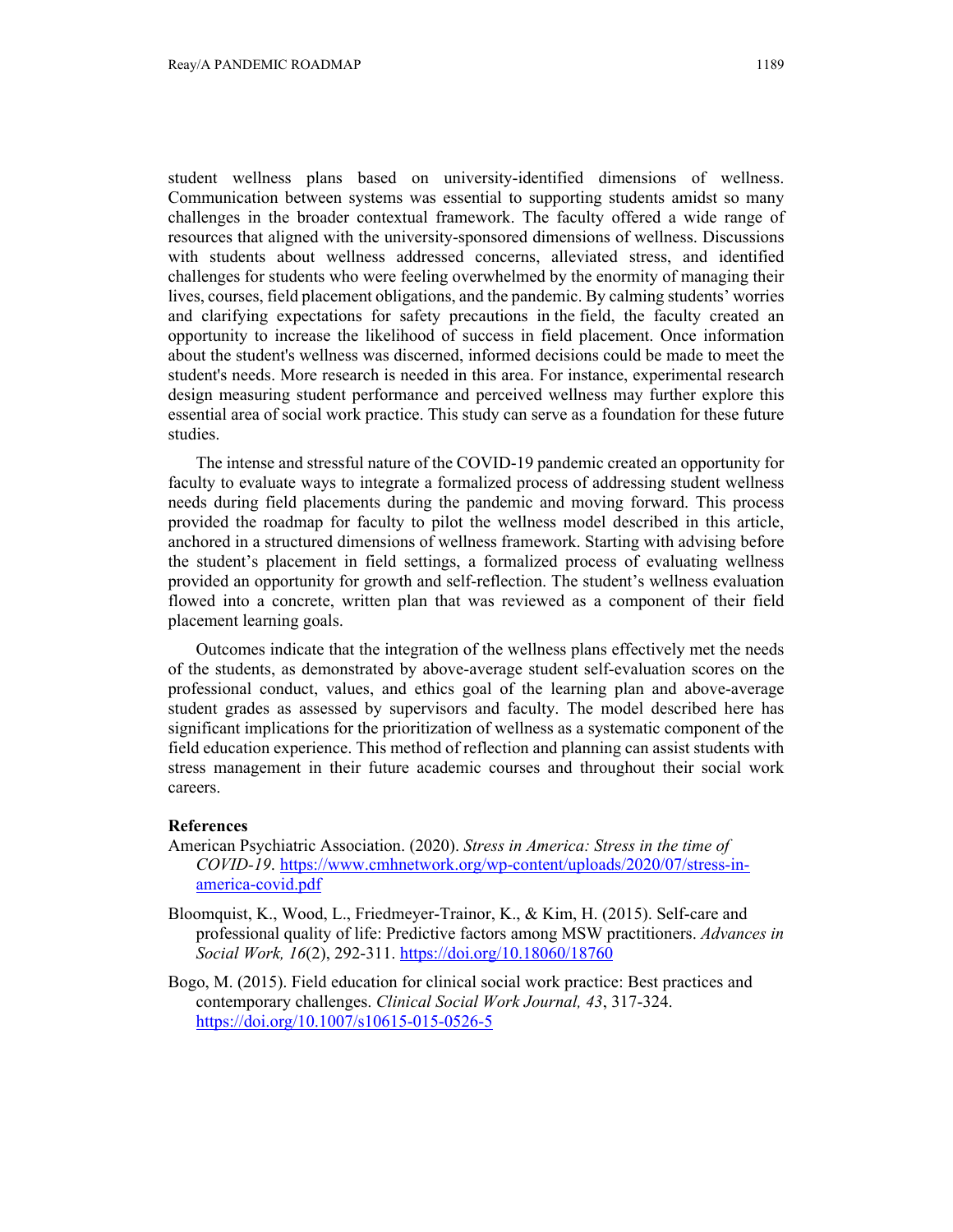- Brooks, S. K., Webster, R. K., & Smith, L. E. (2020). The psychological impact of quarantine and how to reduce it: Rapid review of the evidence. *Lancet, 395*, 912-920. https://doi.org/10.1016/s0140-6736(20)30460-8
- Caspersen, J., & Smeby, J. (2020). Placement training and learning outcomes in social work education. *Studies in Higher Education, 46*(12), 1-14. https://doi.org/10.1080/03075079.2020.1750583
- Centers for Disease Control. (2020). *Coronavirus (COVID-19): Daily life and coping*. https://www.cdc.gov/coronavirus/2019-ncov/daily-life-coping/index.html.
- Chao, R. C.-L. (2012). Managing perceived stress among college students: The roles of social support and dysfunctional coping. *Journal of College Counseling*, *15*(1), 5-21. https://doi.org/10.1002/j.2161-1882.2012.00002.x
- Cohen, K., & Collens, P. (2013). The impact of trauma work on trauma workers: A metasynthesis on vicarious trauma and vicarious posttraumatic growth. *Psychological Trauma, 5*, 570-580. https://doi.org/10.1037/a0030388
- Collins, S., Coffey, M., & Morris, L. (2010). Social work students: Stress, support and well-being. *British Journal of Social Work, 40*, 963-982. https://doi.org/10.1093/bjsw/bcn148
- Council on Social Work Education [CSWE]. (2015). *Educational policy and accreditation standards*. https://www.cswe.org/getattachment/Accreditation/Accreditation-Process/2015- EPAS/2015EPAS\_Web\_FINAL.pdf.aspx
- CSWE. (2020). *CSWE COVID-19 collection*. https://www.cswe.org/Education-Resources/CSWE-COVID-19-Collection
- Diaconescu, M. (2015). Burnout, secondary trauma and compassion fatigue in social work. *Revista De Asistenta Sociala, 14*(3), 57-63.
- Dziegielewski, S., Roest-Marti, S., & Turnage, B. (2004). Addressing stress with social work students: A controlled evaluation. *Journal of Social Work Education, 40*(1), 105-119. https://doi.org/10.1080/10437797.2004.10778482
- Figley, C. R. (1993). Coping with stressors on the home front. *Journal of Social Issues, 49*, 51-71. https://doi.org/10.1111/j.1540-4560.1993.tb01181.x
- Griffiths, A., Royse, D., Murphy, A., & Starks, S. (2019). Self-care practice in social work education: A systematic review of interventions. *Journal of Social Work Education, 55*(1), 102-114. https://doi.org/10.1080/10437797.2018.1491358
- Grossmann, I., Huynh, A. C., & Ellsworth, P. C. (2016). Emotional complexity: Clarifying definitions and cultural correlations. *Journal of Personality and Social Psychology, 111*(6), 895-916. https://doi.org/10.1037/pspp0000084
- Hansung, K., & Stoner, M. (2008). Burnout and turnover intention among social workers: Effects of role stress, job autonomy, and social support. *Administration in Social Work, 32*(3), 5-25. https://doi.org/10.1080/03643100801922357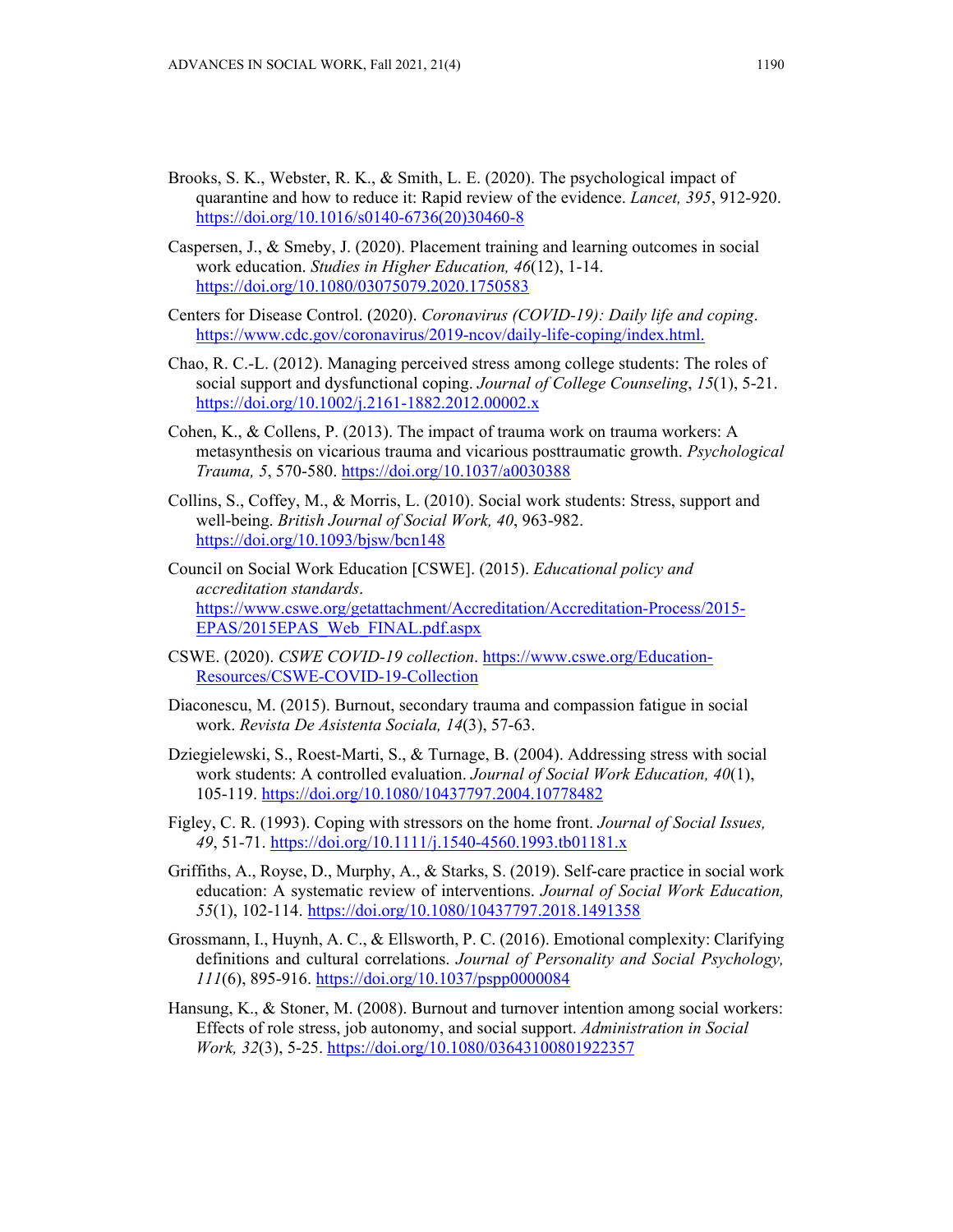- Iacono, G. (2017). A call for self-compassion in social work education. *Journal of Teaching in Social Work, 37*(5), 454-476. https://doi.org/10.1080/08841233.2017.1377145
- Johnstone, E., Brough, M., Crane, P., Marston, G., & Correa-Velez, I. (2016). Field placement and the impact of financial stress on social work and human service students. *Australian Social Work, 69*(4), 481-494. https://doi.org/10.1080/0312407x.2016.1181769
- Karaman, M. A., Lerma, E., Vela, J. C., & Watsoon, J. C. (2019). Predictors of academic stress among college students. *Journal of College Counseling, 22*(1), 41-55. https://doi.org/10.1002/jocc.12113
- Mack, B. (2020). The resiliency-focused supervision model: Addressing stress, burnout, and self-care among social workers. *Advances in Social Work, 20*(3), 596-614. http://doi.org/10.18060/23897
- Mervosh, S., Lu, D., & Swales, V. (2020, April 20). *See which states and cities have told residents to stay at home*. New York Times. https://www.nytimes.com/interactive/2020/us/coronavirus-stay-at-home-order.html
- Miller, J. J., Lianekhammy, J., & Grise-Owens, E. (2018). Examining self-care among individuals employed in social work capacities. *Advances in Social Work, 18*(4), 1250-1266. https://doi.org/10.18060/22320
- National Association of Social Workers. (2017). *Code of ethics*. https://www.socialworkers.org/About/Ethics/Code-of-Ethics/Code-of-Ethics-English
- Nebraska Department of Health and Human Services. (2020). *Mental health and social work practice*. https://dhhs.ne.https://dhhs.ne.gov/licensure/Pages/Mental-Healthand-Social-Work-Practice.aspx
- Newcomb, M., Burton, J., & Edwards, N. (2017). Childhood adversity and self-care education for undergraduate social work and human service students. *Journal of Teaching in Social Work, 37*(4), 337-352. https://doi.org/10.1080/08841233.2017.1345821
- Newell, J. M., & Nelson-Gardell, D. (2014). A competency-based approach to teaching professional self-care: An ethical consideration for social work educators. *Journal of Social Work Education, 50*(3), 427-439. https://doi.org/10.1080/10437797.2014.917928
- O'Neill, M., Slater, G. Y., & Batt, D. (2019). Social work student self-care and academic stress. *Journal of Social Work Education, 55*(1), 141-152. https://doi.org/10.1080/10437797.2018.1491359
- Oxford English Dictionary. (2020). *Self-care.* https://www.lexico.com/definition/self-care
- Papadaki, V., Katsouli, M., Tournikis, A., & Papadaki, E. (2012). How do you feel about studying social work? Social work students in Greece: Demands, support, feelings